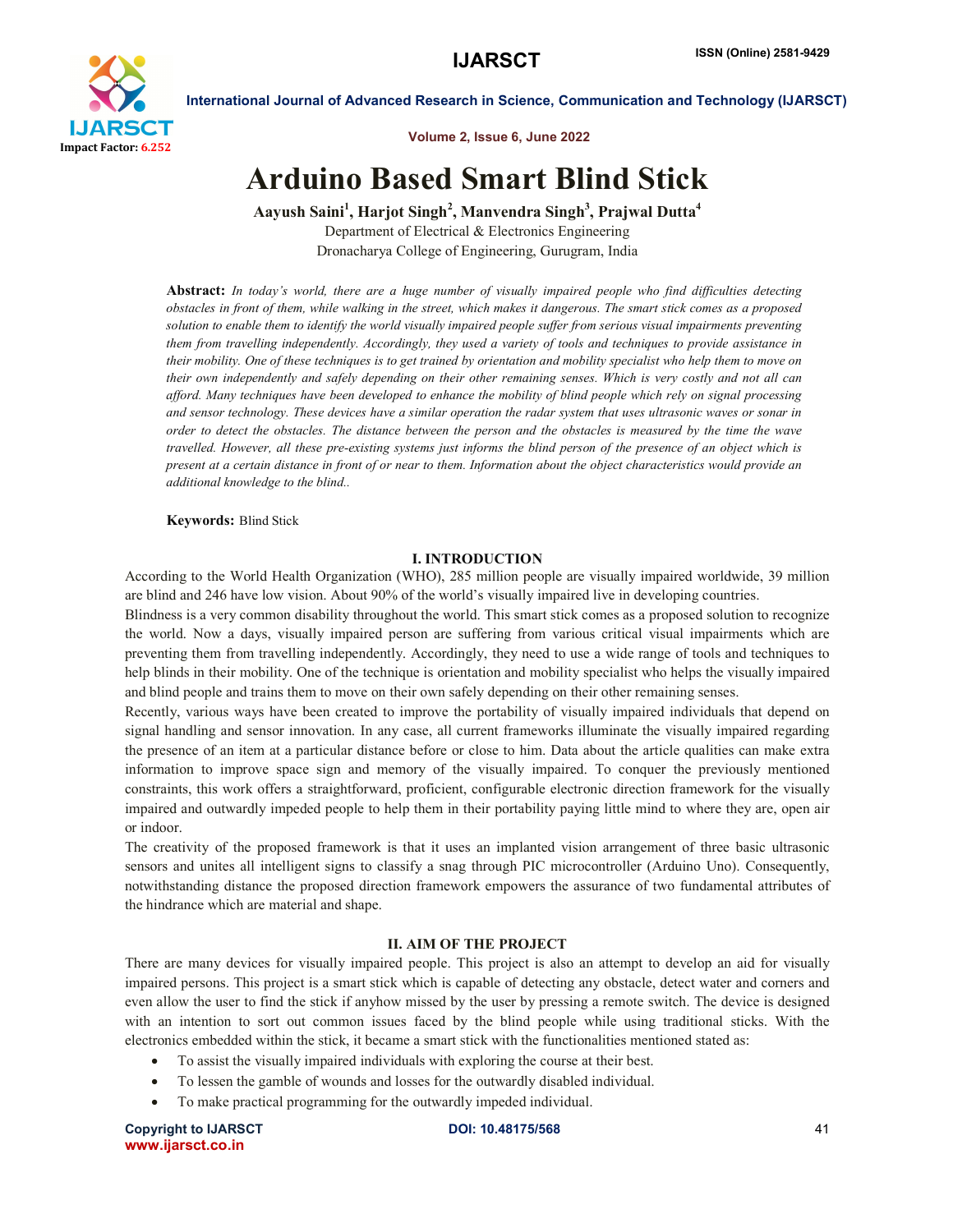

# Volume 2, Issue 6, June 2022

# III. WORKING

The Arduino board at the smart stick manages the functionality of the entire device. The board manages the following four functions implemented in the project.

### 3.1 Obstacle Detection

The deterrent identification is finished by the Ultrasonic sensor. For perusing information from the ultrasonic sensor, an initial heartbeat must be shipped off the trigger pin of the sensor, and afterward, the simple voltage is perused from the reverberation pin. The simple voltage is changed over entirely to computerized perusing utilizing the inbuilt ADC channel and switched over completely to separate estimation utilizing the formulae expressed previously. On the off chance that the distance estimated by the ultrasonic sensor is identified under 10 cm, a HIGH heartbeat is passed at the pin associated with the bell. The beat goes on for a limitless time frame until the client moves away from the obstruction.

# 3.2 Light Detection

The light recognition is finished by the LDR sensor and is utilized to recognize the dull spots. The sensor associated with a voltage divider circuit yields an analog voltage at the connection point regulator pin. The simple voltage is perused and digitized utilizing an inbuilt ADC channel. The analog Read() capability is utilized to peruse simple voltage at the regulator pin.

### 3.3 Water Detection

The moisture sensor works by setting off the foundation of the exchanging semiconductor. At the point when the stick steps on water, the metal strips are short circuited by the water setting off a heartbeat at the foundation of the semiconductor. As the semiconductor is set off, the VCC at the gatherer pin is shorted to the ground through the producer pin and a LOW logic is passed at the pin 3 of the Arduino.

### 3.4 Stick Location Detection

If in any case, the user loses the stick, he can press the remote switch which set the D3 piece of the RF encoder to HIGH. A similar rationale is handed-off at the D3 piece of the RF decoder and passed to stick 8 of the Arduino. On getting a HIGH rationale at the pin, the Arduino sends a heartbeat at the ringer which goes on for a variable span contingent on the distance of the remote from the stick.

# IV. TECHNOLOGICAL SPECIFICATION

- Arduino Uno
- Ultrasonic Sensor
- Moisture Sensor
- LDR Sensor
- Buzzer

### 4.1 Arduino Uno

The Arduino Pro Mini is a microcontroller board in light of the ATmega328. It has 14 computerized input/yield pins (of which 6 can be utilized as PWM yields), 6 simple information sources, an onboard resonator, a reset button, and openings for mounting pin headers. A six-pin header can be associated with an FTDI link or Sparkfun breakout board to give USB power and correspondence to the board. The Arduino Uno is planned for semi-super durable establishment in items or shows. The board comes without pre-mounted headers, permitting the utilization of different sorts of connectors or direct patching of wires.

It is modified by Arduino IDE utilizing implanted. The Hardware board is advanced via Italy-based absolutely equipment association, Arduino.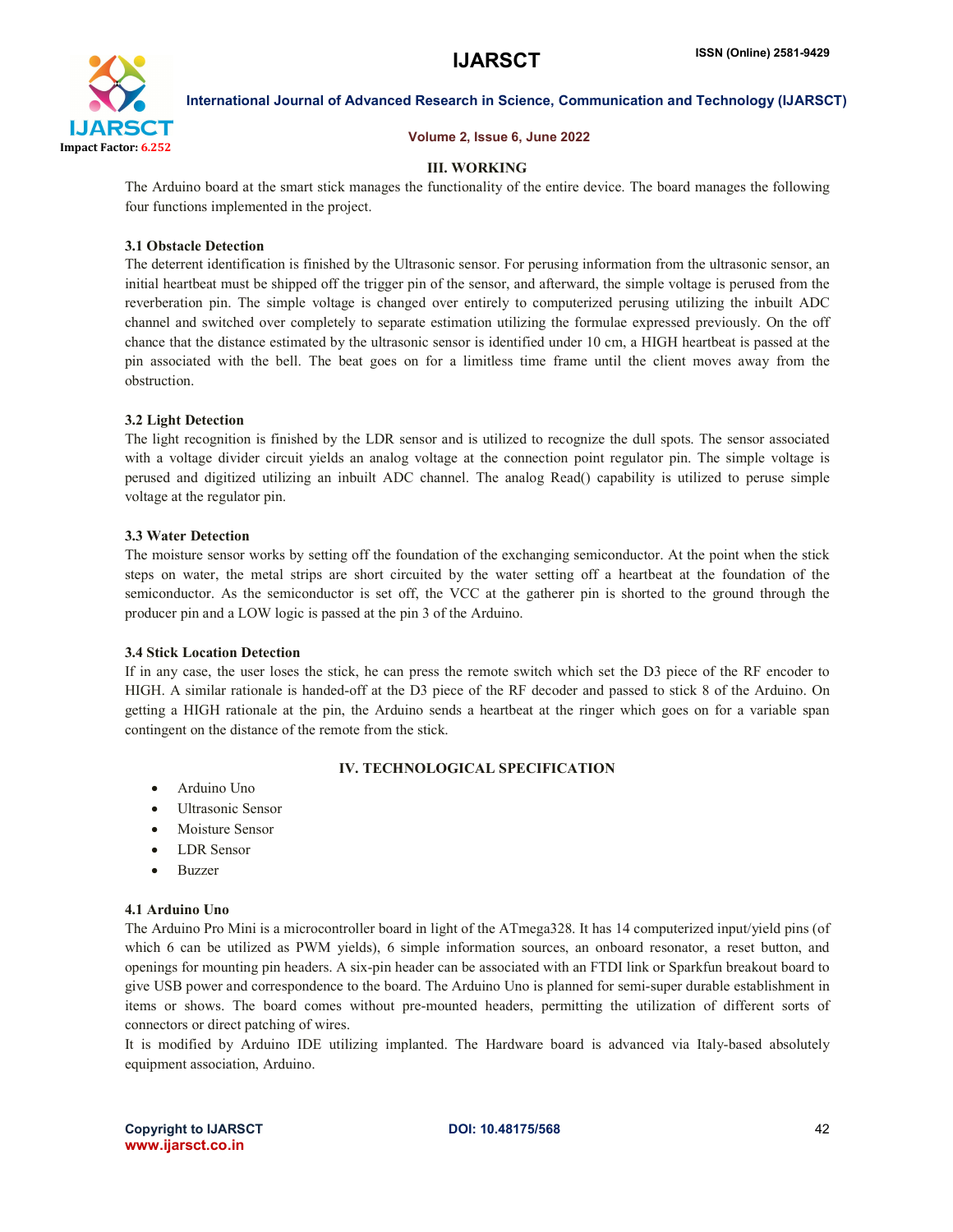

# Volume 2, Issue 6, June 2022

Every one of the 14 computerized pins on the Pro Mini can be utilized as info or result, utilizing pinMode, digitalWrite, and digitalRead capabilities. They work at 3.3 or 5 volts (contingent upon the model). Each pin can give or get a limit of 40 mA and has an inner draw-up resistor (separated naturally) of 20-50 kOhms.

# 4.2 Ultrasonic Sensor

The ultrasonic sensor deals with the rule of reverberation of sound waves. At the point when a HIGH beat of 10 u sec is passed to the trigger pin of the sensor, it sends eight 40 KHz rushes of HIGH Sonic Pulse shots one after the other. A High heartbeat signal is out from the reverberation pin as the ultrasonic wave is sent. This wave, while crashing into a hindrance, is reflected back and recognized by the sensor.

On distinguishing the wave once more, the High heartbeat signal from 16 the reverberation pin of the sensor is ended. The sign got from the reverberation pin is simple in nature. The separation from the snag can be estimated by estimating the high season of the reverberation pin. This is the time between the transmission and reflection back of the sonic wave.

# 4.3 Moisture Sensor

It is built on the principle of water being a good conductor of electricity. Two strips of metal connected to the stick base and also 1 mm above the stick base. The metal strip over the foundation of the stick is associated with the foundation of a BC-548 exchanging semiconductor and one more metal strip joined at the foundation of the stick is associated with a potentiometer interfacing with the ground. The potentiometer helps in aligning the moisture sensor.

The collector pin of the semiconductor is associated with the pin 3 of the Arduino board and the VCC. The producer of the semiconductor is grounded. At the point when the water is identified, the foundation of the semiconductor is set off and the VCC at the pin 3 of Arduino is short circuited to the ground. In any case, the pin continues to get a HIGH logic.

# 4.4 LDR

The LDR sensor is utilized to distinguish the dim and lit places. The LDR sensor is associated with the A0 pin of the Arduino board. The sensor is associated in a voltage divider circuit. The LDR gives a simple voltage which is changed over completely to advanced pursuing by the inbuilt ADC of the regulator.

### 4.5 Buzzer

The buzzer is activated as any obstacle is detected by the ultrasonic sensor, the wet place is detected by the water sensor, dark spots are detected by the LDR sensor or the missing alert is passed by the RF circuit.

# V. ADVANTAGES OF PROPOSED PROJECT

Portability: Due to it's compact structure and light weight, it can be easily be carried around. Cost: It consists of very basic components making it cost effective. Simple: Maintenance as the Project deals with the software embedded C, so maintenance will be easy.

# VI. CONCLUSION

The proposed system can reduce the number of risk and injuries for the visually impaired person when walking at public. Nowadays, even at a young age experience the visually impairment. This thing cannot be taken so lightly as they know how much risk it could be. If the number of risk and injuries increase rapidly, the kid or the person will lose their spirit to walk independently. The Modern Blind Stick acts as a basic platform for the coming generation of more aiding devices to help the visually impaired to navigate safely both indoor and outdoor. It is effective and affordable. It leads to good results in detecting the obstacles on the path of the user in a range of two meters. However the framework is permanently set up with sensors and different parts, it'slight in weight. Further parts of this framework can be improved through remote network between the framework parts, hence, expanding the scope of the ultrasonic sensor and executing an innovation for deciding the speed of moving toward impediments.